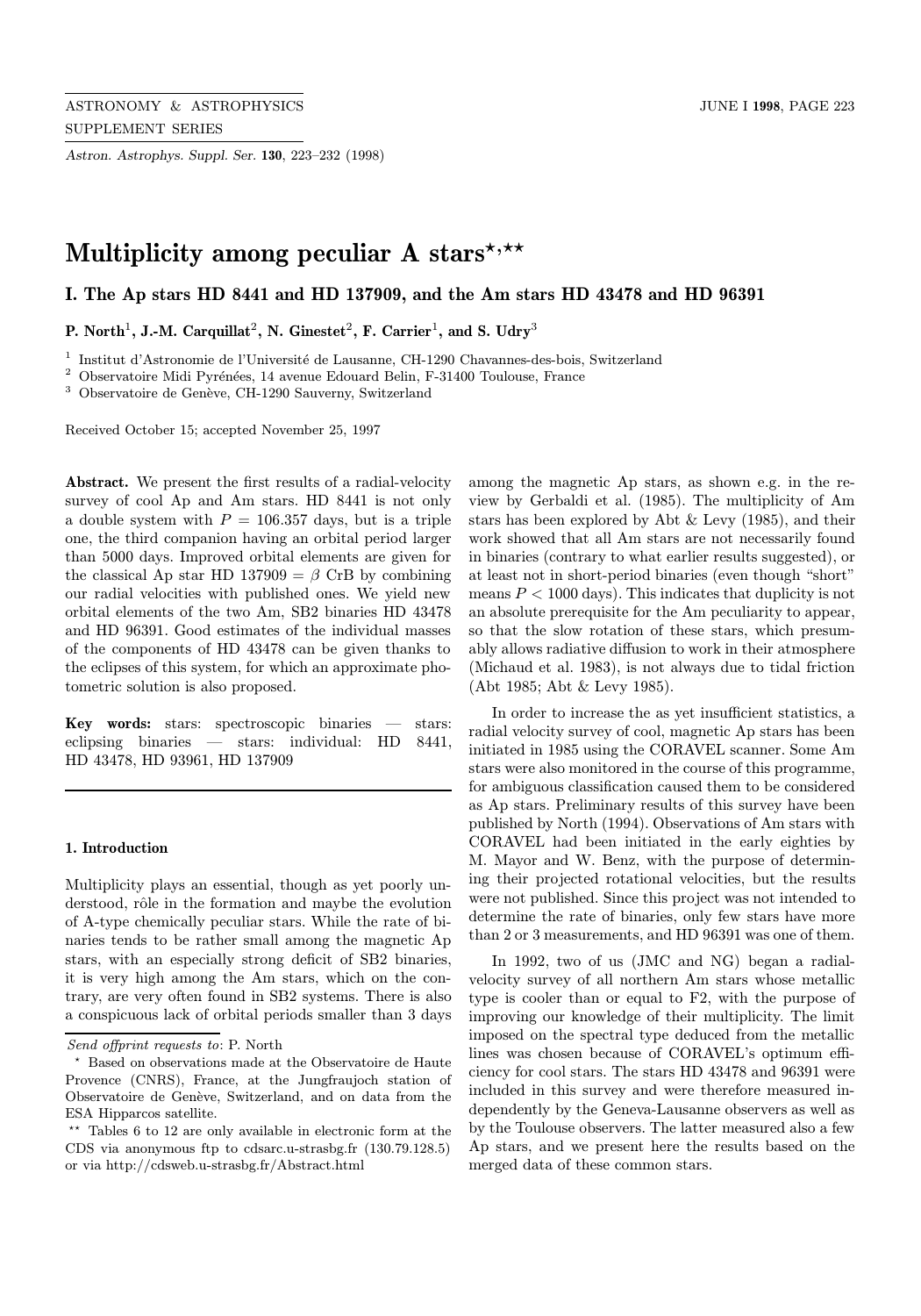Table 1. Orbital parameters of the binaries. For each component, the second line gives the estimated standard deviations of the parameters

| Star name    | $\boldsymbol{P}$ | $T_0$ (HJD | $\epsilon$ | $V_0$        | $\omega_1$ | $K_{1,2}$     | $\mathcal{M}_{1,2}\sin^3 i$ | $a_{1,2}$ sin i | N   | $(O-C)$               |
|--------------|------------------|------------|------------|--------------|------------|---------------|-----------------------------|-----------------|-----|-----------------------|
|              | (days)           | $-2400000$ |            | $(kms^{-1})$ |            | $(km s^{-1})$ | $f_1(\mathcal{M})$          | $10^6$<br>km    |     | $\mathrm{km\,s}^{-1}$ |
| HD 8441      | 106.357          | 44952.21   | 0.122      | 8.94         | 279.76     | 26.85         | 0.209                       | 38.98           | 107 | 1.86                  |
|              | 0.009            | 1.32       | 0.010      | 0.19         | 4.75       | 0.29          | 0.007                       | 0.42            |     |                       |
| HD 43478     | 5.464086         | 47000.1758 | $\Omega$   | $-6.63$      | $\Omega$   | 86.48         | 1.777                       | 6.498           | 56  | 1.95                  |
|              | 0.000011         | 0.0037     | fixed      | 0.18         | fixed      | 0.34          | 0.015                       | 0.025           |     |                       |
|              |                  |            |            |              |            |               |                             |                 |     |                       |
|              |                  |            |            |              | 180        | 95.03         | 1.617                       | 7.14            | 57  |                       |
|              |                  |            |            |              | fixed      | 0.35          | 0.014                       | 0.03            |     |                       |
| HD 96391     | 4.915427         | 45234.2422 | $\Omega$   | $-1.67$      | $\Omega$   | 84.69         | 1.408                       | 5.724           | 44  | 1.70                  |
|              | 0.000008         | 0.0061     | fixed      | 0.20         | fixed      | 0.37          | 0.015                       | 0.025           |     |                       |
|              |                  |            |            |              |            |               |                             |                 |     |                       |
|              |                  |            |            |              | 180        | 90.19         | 1.322                       | 6.10            | 36  |                       |
|              |                  |            |            |              | fixed      | 0.46          | 0.014                       | 0.03            |     |                       |
| HD 137909    | 3831.50          | 44421.40   | 0.5430     | $-21.48$     | 180.56     | 9.45          | 0.1987                      | 417.98          | 78  | 0.45                  |
|              | 7.94             | 7.63       | 0.0069     | 0.06         | 1.05       | 0.09          | 0.0063                      | 4.52            |     |                       |
|              |                  |            |            |              |            |               |                             |                 |     |                       |
| Whole sample | 3858.13          | 25119.6    | 0.5219     | $-21.81$     | 180.37     | 9.21          | 0.1943                      | 416.81          | 316 | 0.93                  |
|              | 2.96             | 17.1       | 0.0064     | 0.06         | 1.15       | 0.08          | 0.0058                      | 4.13            |     |                       |
|              |                  |            |            |              |            |               |                             |                 |     |                       |
| $P$ fixed    | 3858.13          | 40545.39   | 0.5340     | $-21.49$     | 180.87     | 9.31          | 0.1955                      | 417.66          | 78  | 0.47                  |
|              | fixed            | 7.45       | 0.0067     | 0.06         | 1.14       | 0.07          | 0.0056                      | 3.96            |     |                       |

The observations are briefly described in Sect. 2 while the results are presented and discussed in Sects. 3 and 4 for the Ap and Am stars respectively. Extensive use has been made of Renson's (1991) catalogue in this work.

#### 2. Observations

The radial velocity observations were done at Observatoire de Haute-Provence with the CORAVEL scanner attached to the 1-meter Swiss telescope. Although this instrument is optimized for late-type stars, it can still yield very good results on slowly rotating F stars, and even on A stars if their metallic lines are enhanced, as is the case of Ap and Am stars. Some Ap and Am stars have been measured as early as 1980, but more systematic surveys began in 1985 and in 1992 for the Ap and Am stars respectively.

The photometric observations were made in the Geneva system at different observing sites (Observatoire de Haute-Provence, Gornergrat and Jungfraujoch), but most observations of HD 43478 were made at Jungfraujoch (Switzerland) with the 76-cm telescope.

The individual radial velocities of all stars, as well as individual photometric measurements of HD 43478, are listed in Tables 6 to 12.

## 3. Results on Ap stars

## 3.1. HD  $8441$  (= BD  $+42^{\circ} 293$  = Renson 2050)

This bright A2 Sr star was already known as an SB1 system. Its rotational period, known from its photometric variability, is 69.43 days (Rakosch & Fiedler 1978). Renson (1966) found an orbital period of 106.3 days and published the radial-velocity curve, but not the orbital parameters. A total of 107 measurements have been made over almost 5000 days (Table 6), which confirms the 106 days period (see Fig. 1). However, the residuals are larger than expected from the precision of the measurements, and follow a very clear trend (see Fig. 2). The presence of a third component is certain, although its period is so long that we could not cover even one cycle. The orbital parameters of the primary are given in Table 1. This is the second spectroscopic triple system known among Ap stars, after the SiMg star HD 201433 whose periods are much shorter (see the catalogue of Tokovinin 1997). The projected rotational velocity estimated from the width of the autocorrelation dip (Benz & Mayor 1984) is given in Table 2, with the restriction that in principle, such a quantity can only represent an upper limit to the true  $v \sin i$ . Indeed, the magnetic field commonly present among Ap Sr stars broadens the lines through the Zeeman effect, so that  $v \sin i$  will be overestimated if this effect is neglected. In this particular case, however, the estimated  $v \sin i$  is quite compatible with the 69.43 days rotational period, assuming a radius  $R \sim 3 R_{\odot}$ .

The Hipparcos parallax of this star is  $4.91 \pm 0.80$  mas (Perryman et al. 1997); this translates into a distance  $d = 232$  pc, after having applied a Lutz-Kelker correction (Lutz & Kelker 1973)  $\Delta M = -0.28$  which takes into account the exponential decrease of stellar density in the direction perpendicular to the galactic plane. On the other hand, the visual absorption estimated from Geneva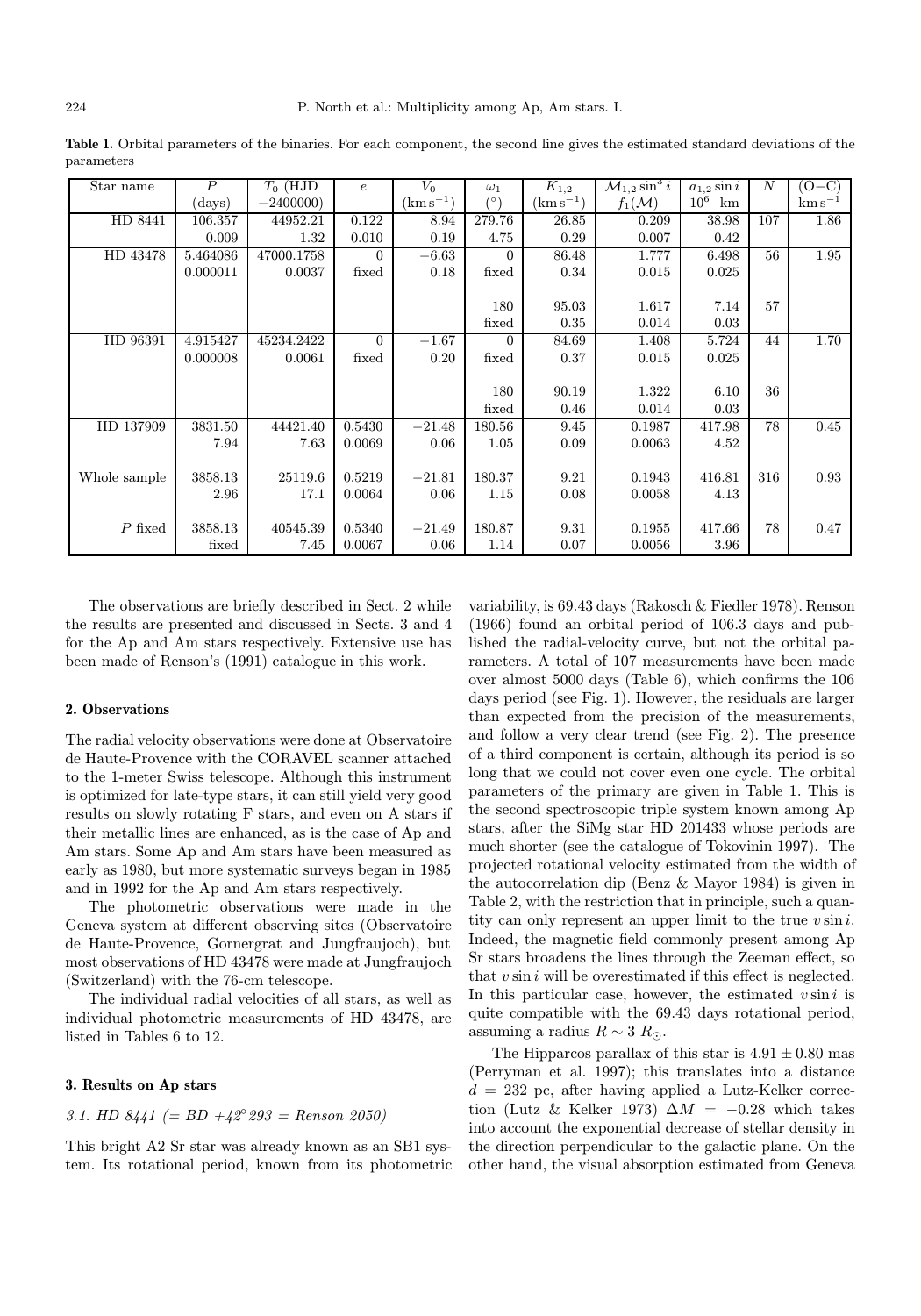

Fig. 1. Radial-velocity curve of HD 8441. The period is  $106.357 \pm 0.009$  days



Fig. 2. Radial-velocity residuals vs. time for HD 8441

Table 2. Visual magnitude and  $v \sin i$  of the programme stars

| Star name |       | $v \sin i A$      | $v \sin i B$     |
|-----------|-------|-------------------|------------------|
|           |       | $(km s^{-1})$     | $(km s^{-1})$    |
| HD 8441   | 6.691 | $< 2.35 \pm 0.60$ |                  |
| HD 137909 | 3.670 | $< 7.72 \pm 0.15$ |                  |
| HD 43478  | 7.483 | $28.11 + 2.81$    | $20.61 \pm 2.06$ |
| HD 96391  | 7.08  | $23.54 + 2.35$    | $18.04 \pm 0.67$ |

photometry is  $A_v = 0.13$ . Assuming a contribution of about 0.23 magnitudes of the companions to the visual magnitude of the system, the apparent magnitude of the primary alone is  $V = 6.92$ , and finally we obtain an absolute magnitude  $M_V = -0.03 \pm 0.42$  for this component. Adopting  $T_{\text{eff}}$  = 9200 K (Adelman et al. 1995) and interpolating in the evolutionary tracks of Schaller et al.



Fig. 3. Radial-velocity curve of HD 137909 given by CORAVEL only. The period is  $3831.50 \pm 7.94$  days

(1992) for a solar metallicity  $Z = 0.018<sup>1</sup>$  (and for a moderate overshooting distance  $d_{over}/H_p = 0.2$ , one obtains  $M_1$  = 2.76 ± 0.18  $M_{\odot}$ , log  $g = 3.71 \pm 0.12$  (g in cgs units) and  $R = 3.86 \pm 0.66 R_{\odot}$ . Although the uncertainties are fairly large, the primary is evolved and on the verge of leaving the Main Sequence; it is satisfying that our small  $\log q$  value agrees with the spectroscopic estimate of Adelman et al. (1995) who gave  $log\ g = 3.35-3.8$ .

#### 3.2. β CrB (= HD 137909 = BD +29°2670 = Renson 39200)

This is a well-known, prototype cool Ap star classified A9 SrEuCr. Its rotational period, known from photometric, spectroscopic and magnetic variations is 18.4868 days (Leroy 1995). It is known as a binary, by both spectroscopy and speckle interferometry. A radial-velocity curve was published by Kamper et al. (1990) together with an astrometric orbit based on speckle observations. These authors suspected that a third body might be present, on the basis of radial velocities taken at Lick Observatory between 1930 and 1943. The system was monitored with

<sup>1</sup> This choice of a solar metallicity may appear surprising at first sight for Ap and Am stars, whose atmospheric composition is precisely far from solar. However, it is generally admitted that chemical peculiarities are confined to the superficial layers of the star (through radiative diffusion) so that the metal content integrated over the whole stellar mass is the same as for normal stars, and the deep internal structure remains roughly normal. But it is true that standard evolutionary tracks should be considered as a first approximation only for Ap and Am stars; they are also the only ones available as yet, though Michaud & Richer (1997) have recently computed fully consistent evolutionary tracks for F stars, including the effect of radiative diffusion on the internal stellar structure.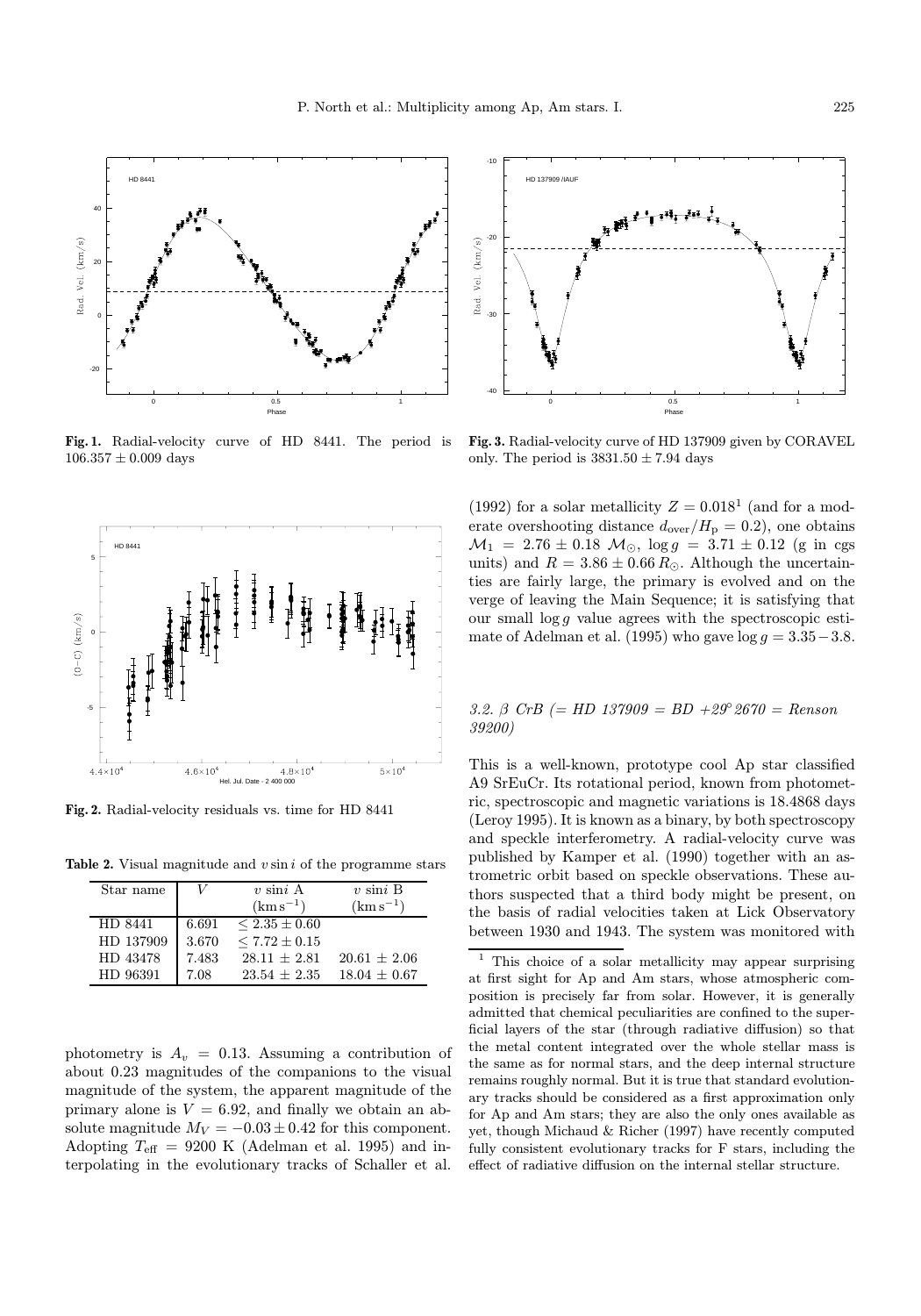

Fig. 4. Radial-velocity curve of HD 137909 including data published by Kamper et al. (1990), by Neubauer (1944) and by Oetken & Orwert (1984). A correction of  $-2 \text{ km s}^{-1}$  has been added to the  $V_r$  values of Neubauer. The period is  $3858.13 \pm 2.96$ days

CORAVEL for a little more than one cycle, which is very long, and 78 measurements have been obtained (see Table 7). The  $V_r$  curve is shown in Fig. 3 and the spectroscopic orbit is given in Table 1. Thanks to the precision and the homogeneity of the data, our  $V_r$  curve is more precise than that based on the data taken at David Dunlap Observatory by Kamper et al. Combining our measurements with those published by Kamper et al. (1990), by Oetken & Orwert (1984) and by Neubauer (1944), we can refine the period to  $P = 3858.13$  days, but the accuracy of the orbital elements is not improved, due to the scatter of the residuals, which is more than twice larger than for CORAVEL observations alone. In order to fit Neubauer's data to the others, we had to subtract a constant value  $(2 \text{ km s}^{-1})$  to them, which was also done by Kamper et al. (1990). The resulting radial-velocity curve is shown in Fig. 4 and the corresponding orbital elements are given in Table 1. The residuals are shown in Fig. 5. A fit of the CORAVEL radial velocities alone has also been done keeping the orbital period fixed to the above, refined value and its results are displayed in the last line of Table 1. The scatter of the O−C residuals is hardly increased and only the eccentricity and the amplitude change by more than one sigma with respect to the fit where  $P$  was adjusted; the change is probably due to the rather inhomogeneous phase coverage of the observations.

Thanks to the Hipparcos satellite,  $\beta$  CrB has now a very precise parallax  $\pi = 28.60 \pm 0.69$  mas which allows to compute the linear semi-major axis of the relative orbit from the angular semi-major axis obtained by speckle interferometry  $(203.2 \pm 1.4 \text{ mas})$ . Since the inclination angle  $i = 111.11° \pm 0.46°$  of the orbit is known from speckle interferometry and the quantity  $a_1 \sin i$  is known from



Fig. 5. Radial-velocity residuals vs time for HD 137909 for the whole sample

CORAVEL measurements, the semi-major axis of the absolute orbit of the companion can be computed:

$$
a_2 = a - a_1 = 4.114 \pm 0.031 \text{ U.A.} = 615.2 \ 10^6 \text{ km} \tag{1}
$$
  
as well as the mass ratio:

$$
\frac{\mathcal{M}_2}{\mathcal{M}_1} = \frac{a_1}{a_2} = 0.727 \pm 0.033. \tag{2}
$$

Finally, one can obtain  $\mathcal{M}_2 = 1.356 \pm 0.073 \mathcal{M}_{\odot}$  from the mass function, as well as  $\mathcal{M}_1 = 1.87 \pm 0.13~\mathcal{M}_\odot$  . Oetken & Orwert (1984) had found  $\mathcal{M}_1 = 1.82$  and  $\mathcal{M}_2 = 1.35$ using the same method but a pre-Hipparcos parallax of 31 mas. Our results, altough close to theirs, is more reliable. The radius of the primary, estimated from the Hipparcos parallax and from  $T_{\text{eff}} = 7750 \text{ K}$  (Faraggiana & Gerbaldi 1993), is  $R = 3.03 \pm 0.25 R_{\odot}$ , which implies an equatorial velocity  $v_{\text{eq}} = 8.3 \pm 0.7 \text{ km s}^{-1}$ . If the rotational equator of the star coincides with the orbital plane, then the projected rotational velocity is  $v \sin i = 7.7 \pm 0.7$  km s<sup>-1</sup>, in excellent agreement with the value (which may be overestimated, however) listed in Table 2. In these estimates, we assumed a negligible interstellar absorption and adopted the difference  $\Delta V = 1.7$  mag between the components of this speckle binary (Tokovinin 1985), so that the apparent visual magnitude of the primary component alone is 3.876 instead of 3.670 for the whole system (Rufener 1988).

The HR diagram is shown in Fig. 6. Strangely enough, the agreement between the observed location of  $\beta$  CrB and the evolutionary track at the observed dynamical mass is very poor: both the primary and the secondary (if we rely on  $\Delta V = 1.7$  appear overluminous compared to the evolutionary tracks drawn for their mass. Considered alone, the primary might well be at the very tip of the blue hook at the core-hydrogen exhaustion phase, which would reconcile within one  $\sigma$  its observed and theoretical locations in the HR diagram. Its logarithmic age might then be 9.05 dex instead of 8.9. However, the secondary (indicated in Fig. 6 as a dot arbitrarily placed along the abcissa on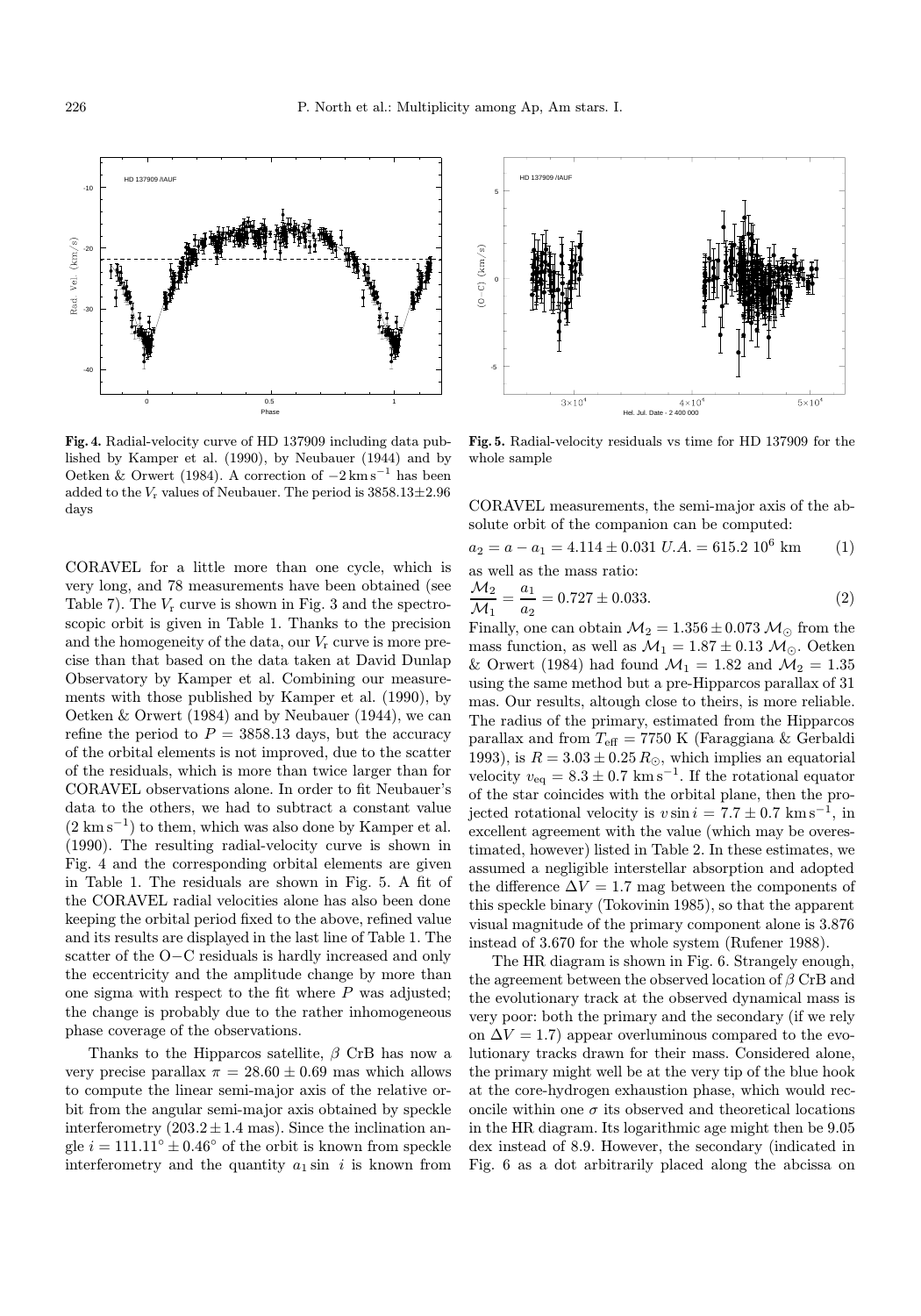

Fig. 6. HR diagram of  $\beta$  CrB. The ZAMS, TAMS and evolutionary tracks interpolated for the observed masses are shown as solid lines, while those interpolated for the masses  $\pm 1 \sigma$  appear as broken lines. The dotted lines indicates the isochrones at  $\log t = 8.9$  and  $9.05$  (*t* in years)

the isochrone  $log t = 8.9$ ) seems overluminous as well, making the puzzle more complicated but also more interesting, and certainly well worth further investigations. Unfortunately, it is not possible to test completely the position of the secondary because of its unknown colours<sup>2</sup>. Such an information would be most interesting to test the idea of Hack et al. (1997) that the companion might be a  $\lambda$  Boo star with  $T_{\text{eff}}$   $\sim8200$  K, although such a hypothesis appears difficult to maintain in view of Fig. 6.

The semi-major axis of the orbit of the binary's photocenter is given in the Hipparcos and Tycho Catalogues (Perryman et al. 1997). This allows an independant test of the magnitude difference  $\Delta V$ : assuming the photocenter to be defined by  $E_1x_1 = E_2x_2$ , where  $E_1$  and  $E_2$  are the respective brightnesses of the components in the  $H_{\rm p}$ passband and  $x_1, x_2$  the distances of the components to the photocenter such that  $x_1 + x_2 = a_1 + a_2 = a$ , one obtains  $a_0 = 1.77 \pm 0.07$  au, on the basis of Tokovinin's  $\Delta V = 1.7$  (one has  $a_0 = a_1 - x_1$ ). This is in rough agreement (within three sigmas) with  $a_0 = 1.97 \pm 0.05$  au given in the Hipparcos catalogue. Our estimate assumes a companion with  $T_{\text{eff}}$  = 7200 K and takes into account the colour equation between  $Hp$  and  $V$  (Vol. 2, p. 59) of Perryman et al. 1997) which leads to  $\Delta H_{\rm p}=1.71$ . Increasing  $\Delta V$  by about 0.2 magnitudes would bring per-



Fig. 7. Radial-velocity curve of HD 43478. The period is  $5.464086 \pm 0.000011$  days. Notice that the zero phase corresponds here to the quadrature (epoch given in Table 1) but not to the primary eclipse (Eq. 3) which would fall here at phase 0.75, when the more massive component passes in front of the less massive one

fect agreement. Unfortunately, Tokovinin (1985) do not give any error estimate on  $\Delta V$ .

#### 4. Results on Am stars

## 4.1. HD  $43478$  (=  $V406$  Aur = Renson 11540)

This star was classified A3-F2-F5 by Osawa (1965) and Ap Si Sr by Bertaud & Floquet (1974). As kindly pointed by Renson (1994, personal communication to PN), Babcock (1958) had already found it double-lined, but did not give any period. Interestingly, Babcock listed this star as probably magnetic, and mentioned the profile of the K line as peculiar; as Babel (1994) showed, cool magnetic Ap stars have a peculiar profile of the Ca ii K line which betrays a stratification of calcium in the star's atmosphere. Perhaps this star should be indeed classified Ap after all. We secured 56 points (see Tables 9, 10 and Fig. 7) and obtained the orbital elements listed in Table 1.

The system is especially interesting, because we discovered eclipses, which allow to determine the orbital inclination (North & Nicolet 1994). Unfortunately, the eclipses are shallow, as shown if Fig. 8 where the lightcurve is plotted according to the ephemeris:

$$
HJD(MinI) = 2446774.790 + 5.464086 E
$$
  
\n
$$
\pm 0.003.
$$
 (3)

In addition, the number of measurements is small, due to the unfavourable period (close to 5.5 days) and we had a relatively small number of good nights at the Jungfraujoch station on the critical dates. The descending branch of the primary minimum was observed during a mediocre, partial night where only five standards could be measured;

Bonneau & Foy (1980) give  $\Delta m = 1.5$  at 6500 Å, but the uncertainty seems too large for the inferred  $V - m_{6500}$  index to be really useful.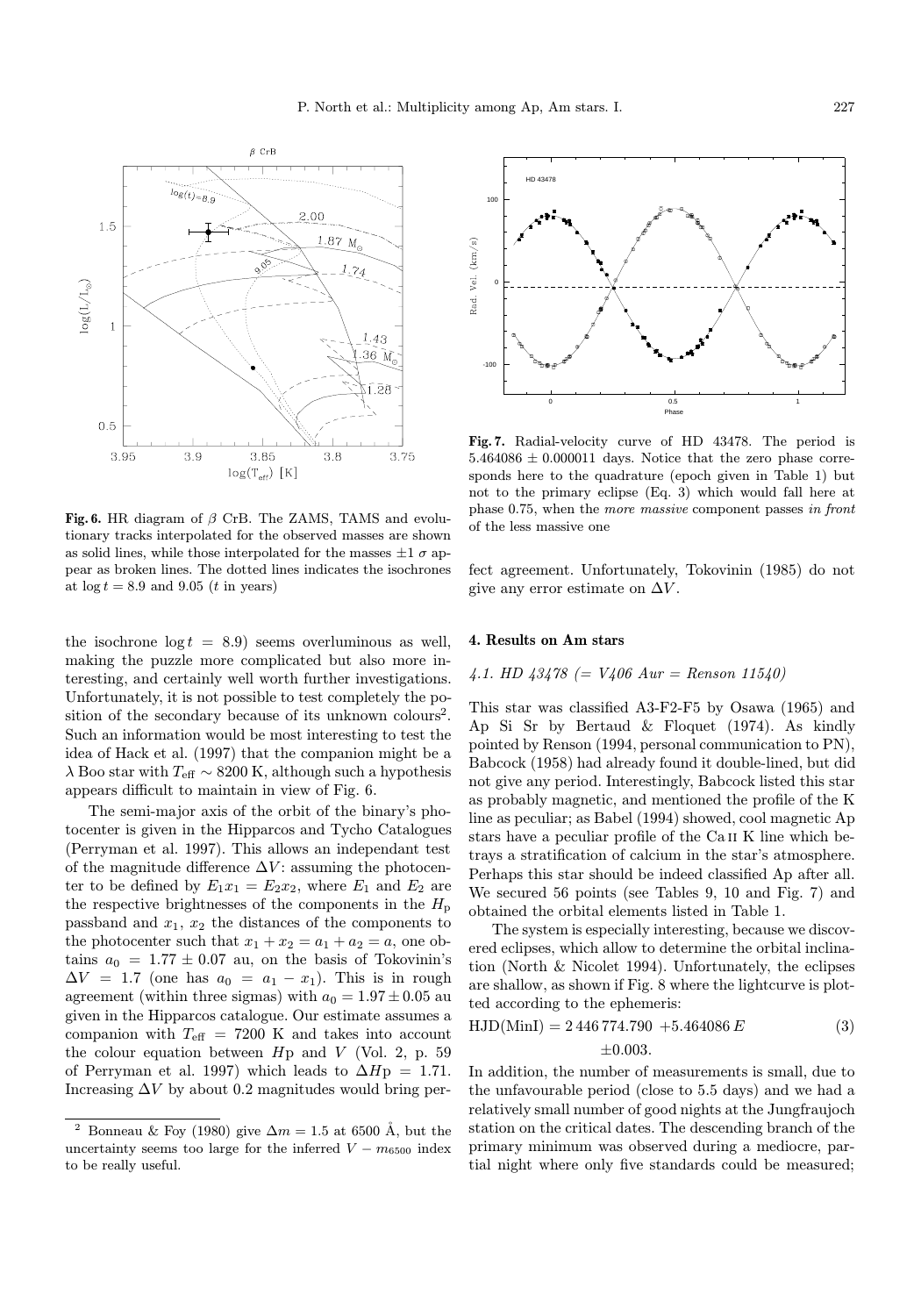

Fig. 8. Lightcurves of HD 43478 for the [V] magnitude and the [U – B] and  $[B-V]$  colour indices of Geneva photometry, plotted according to the ephemeris given in Eq.  $(3)$ . Notice the lack of colour change during eclipses. The best fit to the [V] curve is shown (see Table 4)

nevertheless, the scatter around the fitted lightcurve is fairly good. The two minima have about the same depth and are separated by exactly 0.5 in phase, confirming the circularity of the orbit. On the other hand, the  $|U - B|$ and  $[B-V]$  curves remain flat during both eclipses, showing that both components have similar effective temperatures. In spite of the small number of points, we analized the lightcurve with the EBOP16 programme (Etzel 1980, 1991). The Geneva and  $uvby\beta$  photometric indices and parameters give very consistent  $T_{\text{eff}}$  and  $\log g$  values through the calibration of Künzli et al. (1997) for the Geneva system, and through the calibration of Moon & Dworetsky (1985) for the  $uvby\beta$  system (Table 3). For the

 $uvby\beta$  system, we applied the correction recommended by Dworetsky  $\&$  Moon (1986) to the log g value for the Am stars.

From the values of  $T_{\text{eff}}$  and  $\log g$ , we interpolated the linear limb-darkening coefficient u from the tables of Van Hamme (1993). With the available photometric data, it is impossible to fit simultaneously all the interesting parameters, namely the central surface brightness of the secondary  $J_{\rm s}$ , the radius  $r_{\rm p}$  of the primary, the ratio k of the radii and the orbital inclination  $i$ . This is a wellknown difficulty for all systems (even well detached ones) where both components are nearly identical, even when the eclipses are deep. Another type of data has to be used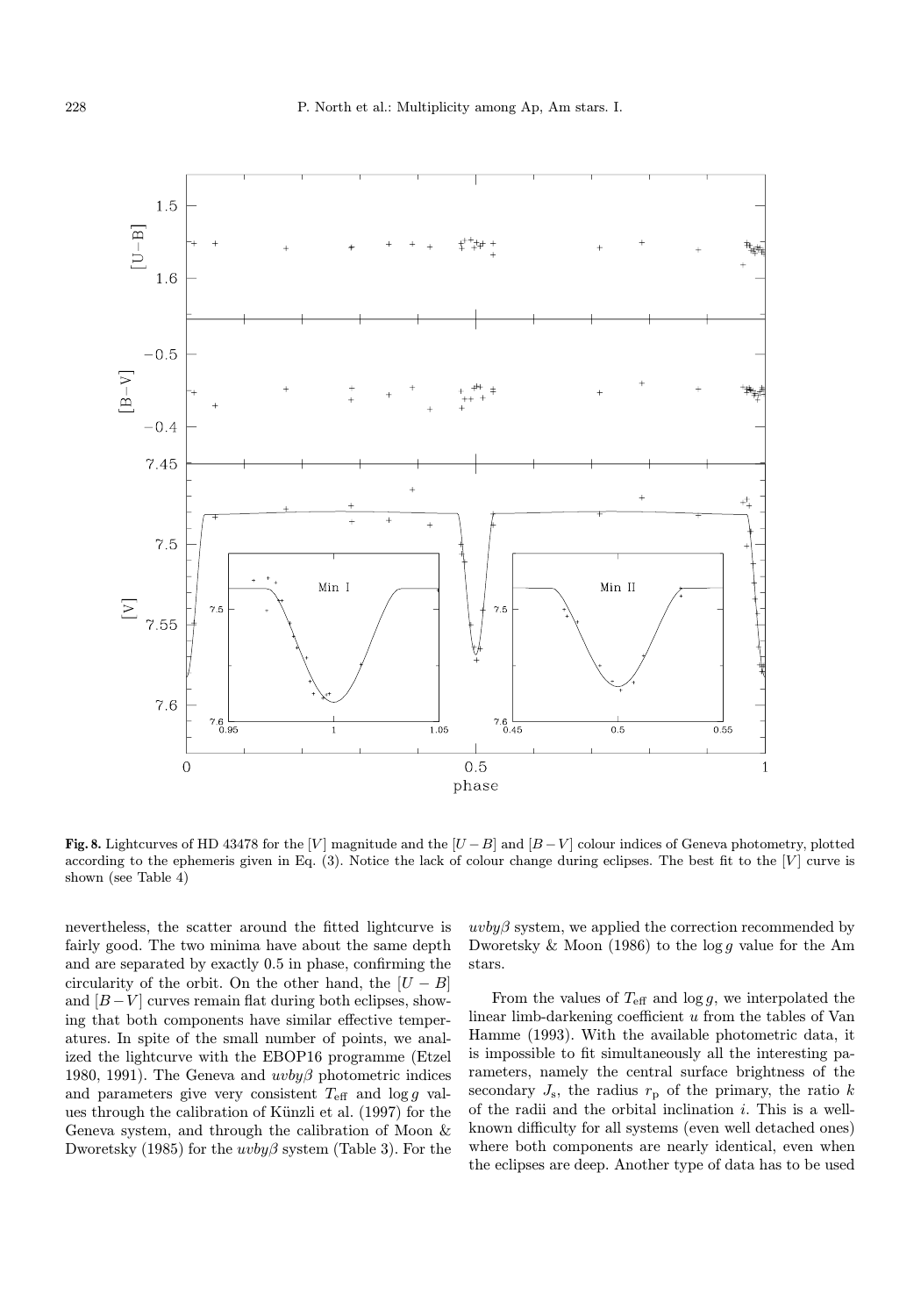Table 3. Physical parameters of HD 43478 according to its colours in the uvby  $\beta$  and Geneva photometric systems. Both components are assumed to be identical. Note that  $E(B2 - V1) = 1.146 E(b - y)$ . The errors quoted for the physical parameters determined with Geneva photometry are propagated from typical errors on the colour indices but do not include possible systematic errors related with the calibration itself. The reddening  $E(B2 - V1) = 0.089$  corresponds to  $E(B - V) = 0.1$  suggested by the maps of Lucke (1978) and is mentioned only to illustrate its effect on the physical parameters; the adopted colour excess  $E(B2 - V1) = 0.045$  is obtained from  $E(b - y) = 0.039$ , which results from the calibrated uvby $\beta$  colours

| Photometry  | $T_{\rm eff}[\rm K]$ | $\log g$ cgs      | M/H               | $E(b-u)$ | $E(B2-V1)$ |
|-------------|----------------------|-------------------|-------------------|----------|------------|
| $uvby\beta$ | 7026                 | 3.76              | 0.88              | 0.039    |            |
| Geneva      | $6862 \pm 51$        | $3.78\,\pm\,0.16$ | $0.47 \pm 0.06$   | 0.039    | 0.045      |
|             | $7189 \pm 58$        | $4.18 \pm 0.08$   | $0.55\,\pm\,0.07$ |          | 0.089      |

to constrain the ratio of radii, because the latter may be changed from e.g. 0.6 to 1.4, without any change in the rms scatter of the residuals. We do not have detailed spectroscopic informations, but the CORAVEL data allow to have a rough guess of the  $k$  ratio in the two following ways:

- 1. The width (FWHM) of the autocorrelation dip can be translated in terms of  $v \sin i$  through a proper calibration (Benz & Mayor 1984). Assuming there is no other cause of broadening than in normal stars (i.e. no Zeeman broadening, for instance), one obtains in this way the projected rotational velocities given in Table 2. If synchronism has taken place between spin and orbital periods, which appears highly probable given the rather evolved state of the system (low  $log g$ ) and the circular orbit (circularisation time is longer than synchronisation time according to tidal theories), then  $k$ is directly given by the ratio of the  $v \sin i$  values, i.e. 0.73.
- 2. The equivalent width  $W$  of the autocorrelation dip depends on effective temperature and metallicity of the star, but also on the amount of dilution of the stellar flux by the companion's flux. Assuming that both stars have the same effective temperature (as suggested by the flat  $[U - B]$  and  $[B - V]$  curves) and the same metallicity (a more adventurous assumption), the ratio  $W_2/W_1$  gives directly the luminosity ratio  $L_2/L_1$ and is equal to the square of the ratio of radii  $k^2$ . One obtains in this way  $k = 0.79$ .

A larger weight has to be granted to the first method, so we adopt here  $k = 0.75$ , keeping in mind that the uncertainty on this quantity remains considerable (20% or so). The final elements found with the EBOP16 programme are given in Table 4. They are rather approximate, but the inclination is relatively well determined and so are the masses too. It is necessary here to comment briefly on the definition of "primary" and "secondary" components, because it is not necessarily the same when radial velocities, respectively lightcurves are considered. From the radial-velocity standpoint, the primary evidently corresponds to the smaller amplitude  $K$  and to the more massive component. But, when interpreting the lightcurve, the EBOP code assumes that the deeper (or primary) eclipse corresponds to the secondary passing in front of

Table 4. Parameters of HD 43478 obtained from the  $[V]$  magnitude using the EBOP16 code and assuming the ratio of radii  $r_2/r_1 = 0.75$ . The indicated errors are the formal ones only and do not include the large uncertainty on k. Notice that the subscripts p and s refer to the photometric primary and secondary respectively (the "secondary" being defined as the foreground star at Min. I) but correspond to the subscripts 2 and 1 (in this order), which correspond to the less and more massive star respectively

| Parameter                                       | value $\pm \sigma$ ( V  band) |
|-------------------------------------------------|-------------------------------|
| $i^{\circ}$                                     | $78.94 \pm 0.35$              |
| $r_{\rm p} = R_{\rm p}/a = R_2/a$               | $0.1157 + 0.0033$             |
| $k = r_{\rm s}/r_{\rm p} = R_1/R_2 = 1/0.75$    | 1.333                         |
| $r_{\rm s} = R_{\rm s}/a = R_1/a$               | $0.1542 + 0.0044$             |
| $u_{\rm p} = u_2$                               | 0.500                         |
| $u_{\rm s}=u_1$                                 | 0.500                         |
| $J_{\rm s}/J_{\rm p} = J_1/J_2$                 | $0.914 + 0.049$               |
| $L_{\rm p}/(L_{\rm p}+L_{\rm s})=L_2/(L_1+L_2)$ | 0.38                          |
| $L_{\rm s}/(L_{\rm p}+L_{\rm s})=L_1/(L_1+L_2)$ | 0.62                          |
| $\sigma_{\text{res}}$  mag                      | 0.0073                        |

the primary component. In this particular system, it is interesting to notice that the primary minimum corresponds to phase  $0.75$  of the  $V_r$  curve, where the less massive component lies behind the primary, not the reverse. Therefore, the adopted ratio of radii entered into the EBOP code should not be  $k = r_2/r_1 = 0.75$ , but  $k = r_{\rm s}/r_{\rm p} = 1.333$ , since we have to identify the dynamical primary (1) with the photometric secondary (s) and the dynamical secondary (2) with the photometric primary (p). Interestingly, this implies a larger surface brightness of the dynamical secondary than of the primary, i.e. a slightly larger effective temperature, a relatively rare occurence. The effective temperatures have been computed from an apparent  $T_{\text{eff}} = 6944 \text{ K}$  (average of Geneva and  $uvby\beta$  estimates) which is assumed to result from a weighted average of the components' reciprocal temperatures:  $\theta_{\text{eff}}(\text{apparent}) = 0.7258 = (L_1\theta_1 + L_2\theta_2)/(L_1 + L_2),$ and assuming  $J_{\rm s}/J_{\rm p} = (T_{\rm effs}/T_{\rm effp})^4$ . The bolometric luminosity has been computed assuming  $M_{\text{bol}\odot} = 4.75$ .

A summary of the physical parameters of the HD 43478 system is given in Table 5. The bolometric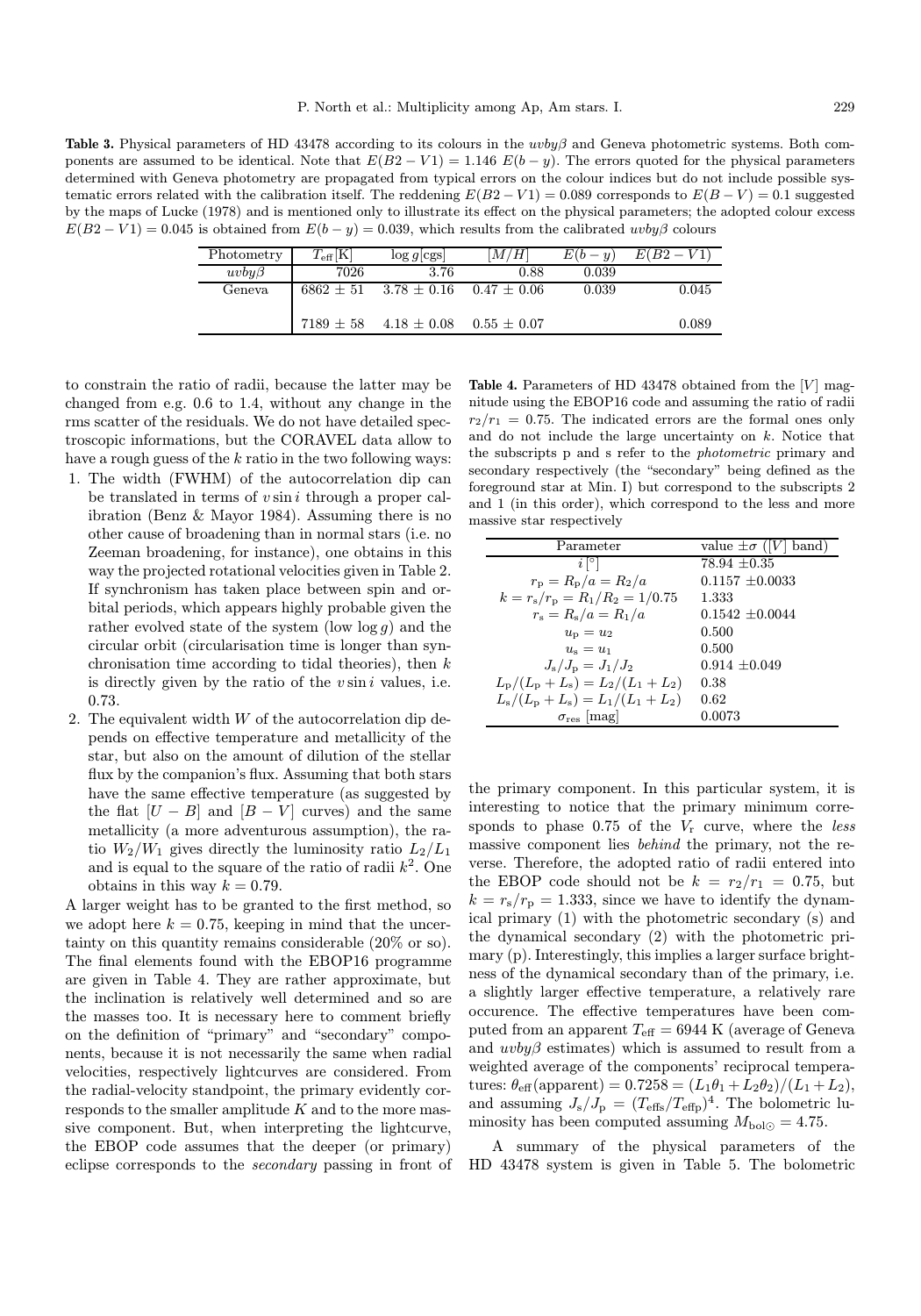Table 5. Physical parameters of the components of HD 43478. The error on the masses includes a large, 20% uncertainty on k, which translates into a  $\pm 0.27^{\circ}$  uncertainty on i. The same is true of the radii, whose uncertainties are mutually anticorrelated since the sum of radii remains constant within  $3\%$  as  $k$ is varied

|                                   | Primary           | Secondary         |
|-----------------------------------|-------------------|-------------------|
| $\mathcal{M}/\mathcal{M}_{\odot}$ | $1.880 \pm 0.018$ | $1.710 + 0.017$   |
| $R/R_{\odot}$                     | $3.08 + 0.24$     | $2.31 + 0.31$     |
| $\log g$ [cgs]                    | $3.735 + 0.072$   | $3.94 + 0.12$     |
| $v \sin i$ [km s <sup>-1</sup> ]  | $28.1 + 2.8$      | $20.6 \pm 2.1$    |
| $\log T_{\rm eff}$ [K]            | $3.838 \pm 0.010$ | $3.847 + 0.010$   |
| $\log L/L_{\odot}$                | $1.28 \pm 0.11$   | $1.07 \pm 0.16$   |
| $M_{\rm bol}$                     | $1.55\pm0.27$     | $2.08 + 0.39$     |
| B.C.                              | $-0.10$           | $-0.10$           |
| $M_{\nu}$                         | $1.65 + 0.27$     | $2.18 \pm 0.39$   |
| $E(B2-V1)$                        |                   | $0.045 \pm 0.015$ |
| Av                                |                   | $0.17 \pm 0.06$   |
| Distance  pc                      |                   | $172 \pm 22$      |
| Age ( $\log t$ , t in years)      |                   | $9.10 \pm 0.08$   |

correction has been taken from Schmidt-Kaler (1982). The distance is shorter than indicated by the Hipparcos satellite, which gave  $\pi = 3.87 \pm 0.93$  mas or  $d = 258^{+82}_{-50}$  pc; however, the discrepancy cannot be considered significant since it remains largely within two sigmas. The distance deduced from the fundamental radii and photometric effective temperatures is almost twice more accurate than that given by Hipparcos (the error has been estimated using the usual propagation formula applied to the distance modulus). It is interesting that the fundamental  $\log g$  value we find for the primary, which is quite reliable, is in excellent agreement with the value obtained from both Geneva and  $uvby\beta$  colour indices.

The situation of both components in the HR diagram is shown in Fig. 9, together with  $Z = 0.020$  evolutionary tracks interpolated in those of Schaller et al. (1992) and isochrones with ages  $log t = 9.1$  and 9.2. The primary is clearly at the end of its life on the Main Sequence, and the secondary is probably somewhat evolved too. In view of the shape of the isochrones, one can easily understand why the secondary is slightly hotter than the primary. Clearly, a more complete and precise lightcurve is needed, especially to give a more accurate, fundamental estimate of the radii and to assess thereby the validity of the assumption of synchronism.

# 4.2. HD 96391 (= BD +72° 515 = Renson 27770)

This star was classified A4-F0-F3 by Abt (1984). It is also an SB2 system with very similar companions. Unfortunately, we do not have Geneva photometry for that star, but Strömgren photometry<sup>3</sup> done by Olsen (1983) and retrieved using the General Catalogue of



Fig. 9. HR and  $\log g$  vs.  $\log(T_{\text{eff}})$  diagrams for both components of HD 43478. The position of the primary is fairly well defined, while that of the secondary is less reliable. The continuous lines are the ZAMS and evolutionary tracks interpolated for the measured masses, while the dotted and broken lines are the isochrones at  $\log t = 9.1$  and  $\log t = 9.2$  respectively



Fig. 10. Radial-velocity curve of HD 96391. The period is  $4.915427 \pm 0.000008$  days

 $3 b - y = 0.220, m_1 = 0.225, c_1 = 0.656, V = 7.08.$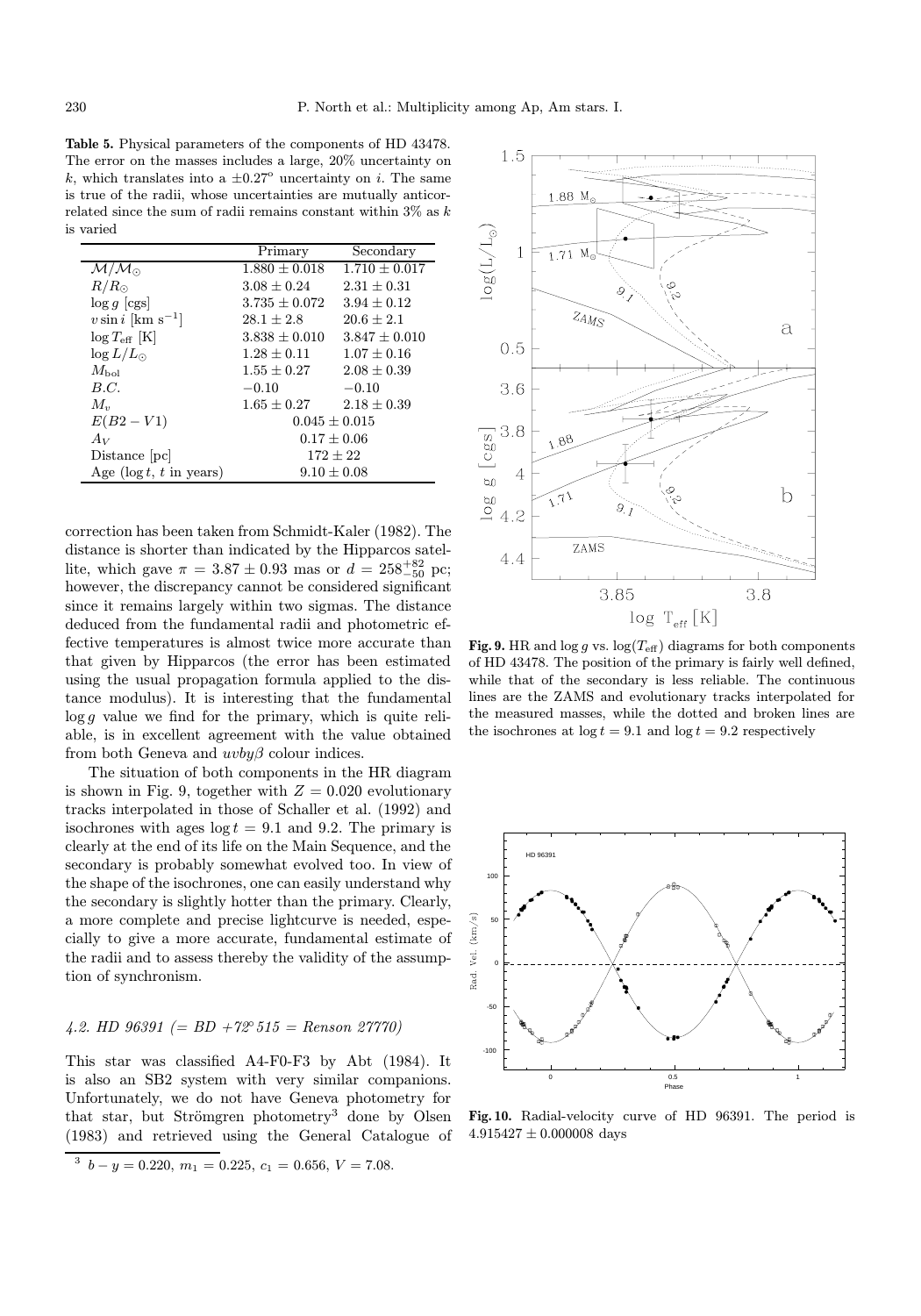Photometric Data (Mermilliod et al. 1997) gives  $T_{\text{eff}} =$ 7020 K,  $\log g = 3.85$  through the calibration of Moon & Dworetsky (1985), and  $\Delta m_0 = -0.051$ ,  $R/R_{\odot} = 1.74$ ,  $M_V = 2.66$ ,  $M_{bol} = 2.59$  and  $log(L/L_{\odot}) = 0.82$  through older calibrations included in Moon's (1985) code. We have 36 CORAVEL observations of this star (Tables 11 and 12); the orbital elements are listed in Table 1 and the  $v \sin i$  value of each component is given in Table 2. The  $i$ angle remains unknown, since that star is not known as an eclipsing binary.

On the other hand, the Hipparcos parallax is  $\pi$  =  $6.81 \pm 0.62$  mas, which implies a distance  $d = 152$  pc taking into account the Lutz-Kelker correction −0.07. Furthermore, from the reddening maps of Lucke (1978), a colour excess  $E(B-V) = 0.029$  appears reasonable, so we adopt  $A_V \sim 0.10$ ; to correct for the duplicity, the apparent visual magnitude is increased by 0.75 mag (so the result will relate to an average component), and one obtains  $M_V = 1.82$ ,  $\log(L/L_{\odot}) = 1.198 \pm 0.089$ , and by interpolation in theoretical evolutionary tracks,  $\log g = 3.84 \pm 0.08$ dex,  $M = 1.819 \pm 0.070$   $M_{\odot}$  and  $R = 2.69 \pm 0.30$   $R_{\odot}$ . The agreement of the  $\log g$  value obtained here with that given by the uvby photometry is excellent (the photometric luminosity is far off, but is obtained through an older calibration). Once again, this system appears close to the end of its life on the main sequence. It is now possible to estimate the orbital inclination  $i$  by comparing  $\mathcal{M} \sin^3 i \simeq 1.38 \mathcal{M}$  with  $\mathcal{M} = 1.82 \mathcal{M}$  and the result is  $i \approx 66°$ . This precludes eclipses, which would need an orbital inclination larger than ∼ 73◦ to occur. The individual masses are about  $\mathcal{M}_1 = 1.85 \mathcal{M}_{\odot}$  and  $\mathcal{M}_2 = 1.73 \mathcal{M}_{\odot}$ . The average equatorial velocity computed from the radius obtained above and from the assumption of synchronism is 27.7 km s<sup>−1</sup>, which translates into  $v \sin i \simeq 25$  km s<sup>−1</sup>. This value may be compared with the observed  $v \sin i$ 's of both companions (Table 2), if the spin axes are perpendicular to the orbital plane: the observed values are smaller than those predicted by synchronism via the radius estimate, but the 11% error on the latter is large enough to accomodate both results within two  $\sigma$ . The system is very probably synchronised.

#### 5. Conclusion

We have shown that the cool Ap star HD 8441 belongs to a triple system, whose ratio of the long to the short period is larger than 47.

We could improve the knowledge of the orbit of the classical Ap star  $\beta$  CrB thanks to our new, highly homogeneous radial velocities which could be combined with the published speckle orbit. Furthermore, the individual masses of the components could be determined thanks to the Hipparcos parallax.

The masses of both components of the Am star HD 43478 could be obtained with 1% accuracy thanks to the eclipsing nature of the system. The radii are less precisely known, because of the shallowness of the eclipses and the insufficient photometric data. Nevertheless, the assumption of synchronism combined with the present data leads to a very good match of both components with the isochrone  $\log t = 9.1$ , and the evolved state of at least the primary clearly appears even without this assumption. It would be worthwhile to make further photometric observations of this system, in order to obtain a better estimate of the radii and to tell whether it is synchronized or not. Spectroscopic observations should also be done in order to constrain the luminosity ratio and the individual effective temperatures.

Finally, we obtained a good mass ratio for the Am star HD 96391 and could also estimate its orbital inclination from an independant mass determination using the Hipparcos parallax.

All four binaries examined here have at least one component (the primary) which is significantly evolved and will leave the Main Sequence within a short time, relatively to its MS lifetime. The rotational period of both components is very probably synchronised with the orbital period in the two systems hosting Am stars.

Acknowledgements. This work was supported in part by the Swiss National Foundation for Scientific Research. Part of the reduction of the data was made by the late Dr. Antoine Duquennoy. The photometric data were reduced by Mr. Bernard Pernier, Mr. Christian Richard, Prof. Frédy Rufener and Prof. Gilbert Burki. We thank Dr. S. Hubrig for drawing our attention to Tokovinin's 1985 paper and 1997 catalogue.

#### References

- Abt H.A., 1984, ApJ 285, 247
- Abt H.A., 1985, in Beijing Conf. on Close Doubles, held in November 1985 (preprint)
- Abt H.A., Levy S.G., 1985, ApJS 59, 229
- Adelman S.J., Pyper D.M., Lopez-Garcia Z., Caliskan H., 1995, A&A 296, 467
- Babcock H.W., 1958, ApJS 3, 141
- Babel J., 1994, A&A 283, 189
- Benz W., Mayor M., 1984, A&A 138, 183
- Bertaud C., Floquet M., 1974, A&AS 16, 71
- Bonneau D., Foy R., 1980, A&A 86, 295
- Catalano F.A., Renson P., 1997, A&AS 121, 57
- Dworetsky M.M., Moon T.T., 1986, MNRAS 220, 787
- Etzel P.B., 1980, EBOP user's guide (3rd edition), UCLA
- Etzel P.B., 1991 (private communication to PN)
- Faraggiana R., Gerbaldi M., 1993, in: Peculiar versus normal phenomena in A-type and related stars, Dworetsky M.M., Castelli F., Faraggiana R. (eds.) ASP Conf. Ser. 44, 169
- Gerbaldi M., Floquet M., Hauck B., 1985, A&A 146, 341
- Hack M., Polosukhina N.S., Malanushenko V.P., Castelli F., 1997, A&A 319, 637
- Kamper K.W., McAlister H.A., Hartkopf W.I., 1990, AJ 100, 239
- Künzli M., North P., Kurucz R.L., Nicolet B., 1997, A&AS 122, 51